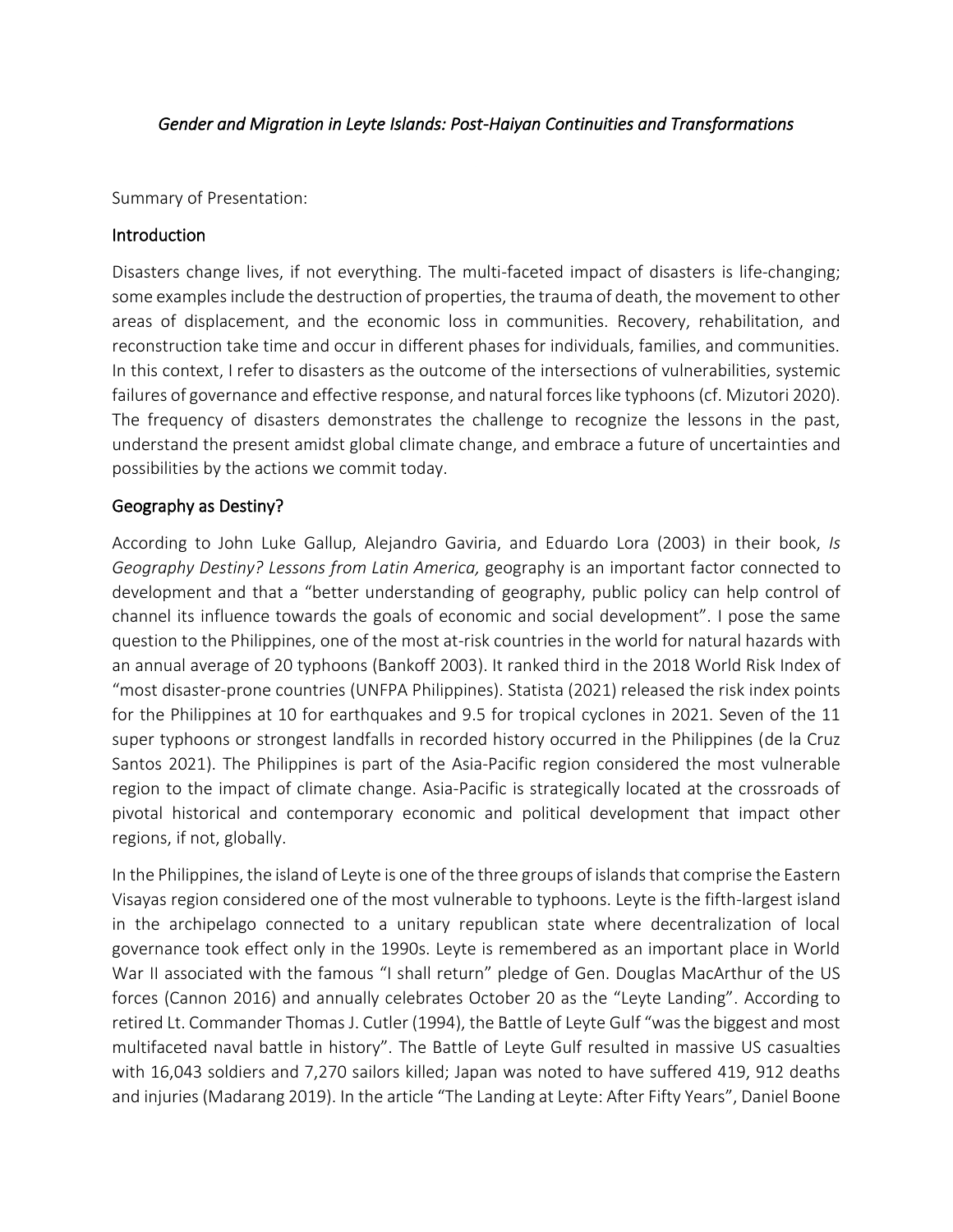Schirmer notes the significance of Leyte as an "important link in the global victory over the fascist axis" (1994, 1). Gen. MacArthur's return and recapture of the Philippines from Japanese control was "one of the greatest symbolic and strategic victories of the Pacific War" (Collins 2020) that, arguably, remains obscured in the West.

Sixty-nine years after the Leyte Gulf landing, another event made landfall in Leyte – super typhoon Haiyan or locally known as Yolanda in November 2013. Haiyan was the strongest typhoon in Philippine history and "one of the strongest storm ever to make landfall" in the world (Bankoff and Borrinaga 2016, 51). Comparative records indicate that Haiyan was the "deadliest Philippine typhoon recorded in modern history, killing at least 63000 people" and the "strongest typhoon ever recorded in terms of one-minute sustained wind speed" (Odow 2015; cf. Cohn 2013). Haiyan registered 355 km/hour of sustained winds that qualify as Category 5. Its strength was about three times that of Hurricane Katrina (Pamintuan 2013) or far stronger than Hurricanes Katrina and Sandy combined (Muskal 2013).

Extrapolating the historicity of place in another context this time lends something to think about. War is another form of disaster albeit human-induced; paths of super typhoons in areas already vulnerable to natural hazards with fewer resources to mitigate risks result in a different type of disaster altogether. Haiyan connected the local with the global at the critical juncture of the crises brought by a changing climate compounded by other risk factors.

# After Super Typhoon Yolanda: Focus on Leyte Island

On November 8, 2013, Tacloban City, the capital of the island province of Leyte was flattened by super typhoon Yolanda. In deference to my people on the island and the Philippines, I use the name of Yolanda since it evokes an immense memory of tragedy, perseverance and resilience; of a natural calamity and a political fiasco. Yolanda made landfall in Leyte and directly hit Tacloban City where about 90% of infrastructure was destroyed. The unprecedented 13-feet storm surge washed out houses and buildings along its path, and the city was covered in mud, debris, and dead bodies after the storm including my sister-in-law. Then-Mayor of Davao City, Rodrigo Roa Duterte, was one of the first local executives to respond and said that "God was away when the typhoon hit" (Lacorte 2013). The locally-lived experience of Yolanda's impact served as a turning point in becoming an "accidental sociologist of disaster". Somehow those affected by Yolanda weave through our lives in Canada and elsewhere, and these, arguably, cannot be separated from the islands. I continuously argue that the local reflects the interconnections of diverse factors that shape realities. These realities are played out in quotidian lives, in the constructs and structures of inequalities and vulnerabilities.

According to Simon Veron, Maud Mouchet, Rafael Govarts, Thomas Haeverman, and Roseli Pellens (2019), the "island systems are the most vulnerable to climate change which is predicted to include shifts in temperature, rainfall and or sea levels". The geography of Tacloban City reminds us that the unprecedented height of the Yolanda storm surge proves that rising sea levels in the Philippines are "three times more than the global average" (Lean 2013, cited in Bankoff and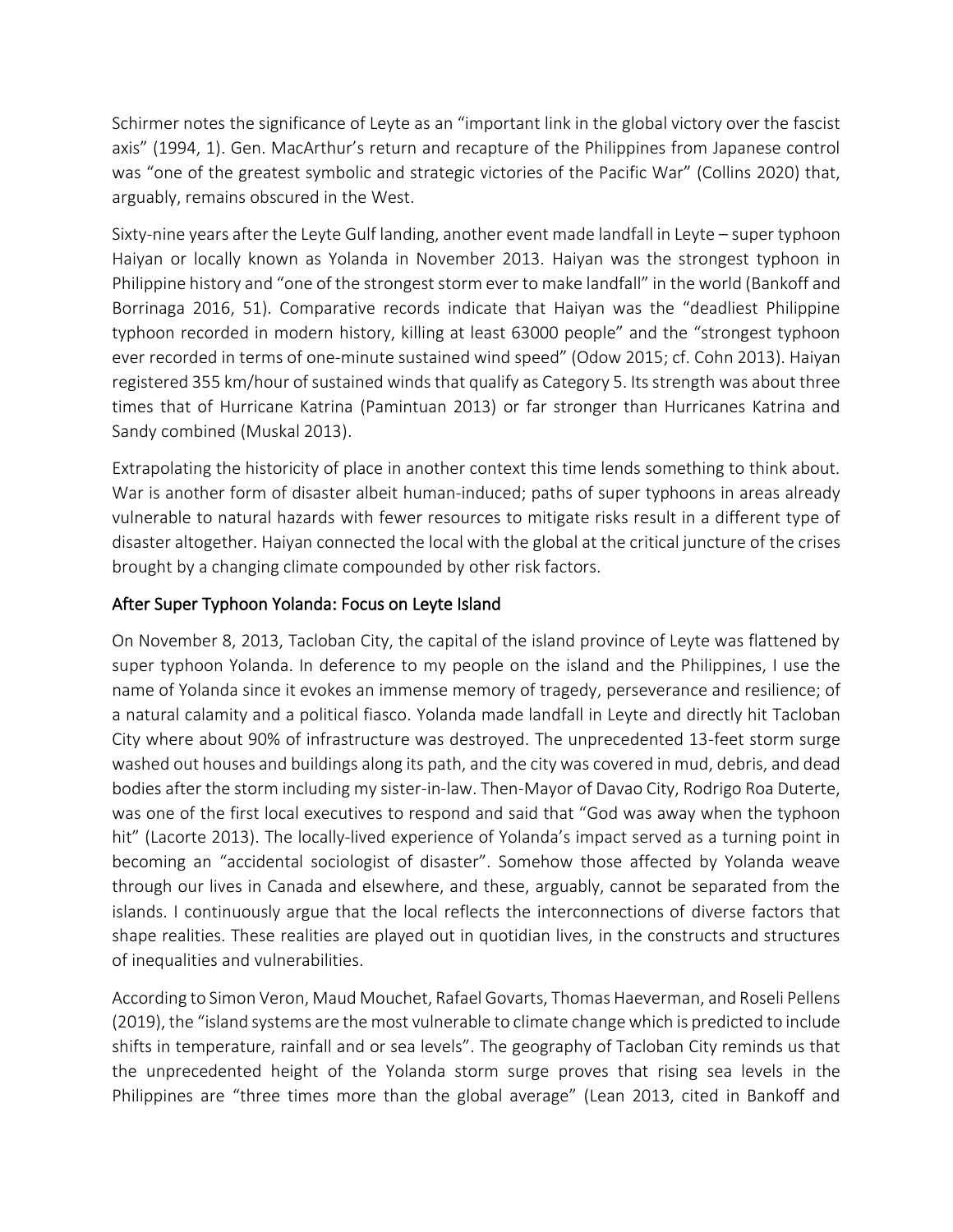Borrinaga, 2016, 52). But the most important component is the impact on human lives. Super typhoon Yolanda affected 16 million people and etched in our memories the death of over 6,000 people, the exact number could not be determined even to this day with varying claims from the government and local communities. Those who survive continue to tell the story and ground our advocacy for better protection of the environment and communities. I am one with my people in making Yolanda the pivotal turn of our lives, and as a feminist, "the personal is political".

## Migration and Displacement: Gendered Vulnerabilities

My main research area is gender and migration. Super Typhoon Yolanda changed my narrow focus on Philippine migration to include disaster-induced mobilities and displacement. According to the Internal Displacement Monitoring Service (IDMC 2019), global displacement caused by natural hazards and climate change is three times more than those displaced by war and conflict. In 2020, internal migration due to extreme weather rose to 31 million in the world (Kenny 2021). About 4.1 million people were displaced in the Visayas Islands in the aftermath of Yolanda.

The Philippines is also one of the leading sources of migrant workers and immigrants around the world, and to discount the role of post-disaster realities that foreground choices delimit our perspective. Simply looking at statistics of migration flows will not enhance our understanding of the complex interplay of human-nature relations within unequal systems of resources, amongst others. Unlike traditional migration patterns, the Philippines is highly gendered (Bonifacio 2013). Filipino migrant women predominantly support the service and care industry in the world as nurses, caregivers, domestic workers, hotel workers, teachers, and fast food servers while Filipino migrant men are sought in the construction industries, and information technologies, among others (cf. UN Women 2015, 2016; Kotte 2021; Philippine Statistics Authority 2022).

In 2015, I went home to Tacloban City for a summer field course with my students on the localglobal intersections including impact on the environment. Many houses were still abandoned and destroyed at that time, clearly manifesting that households moved to another location two years after Yolanda. The island of Leyte and other islands affected by Yolanda witnessed an influx of migration as the norm among households to survive and cope with the aftermath. I went back to Tacloban City after the summer field course to conduct a study on post-disaster communities in 2016-2017 supported by the University of Lethbridge. In general, there were three thematic directions of migration. First, migration was motivated by support from relatives in other areas within the island or other islands. Second, Yolanda survivors were attracted to migrate to areas with the presence of support from local governments like Davao City. Third, migration towards resettlement was mainly defined by access to resources and transportation immediately after the havoc brought by Yolanda. In all these three thematic migration directions, gender is an integral element of household making decisions of who leaves and stays behind, at times with intermittent intervals among members. In the literature, Srilaksmi Gururaja (2000, 13), contends that there are "dramatic increase in the number of women as heads of households, bear traditional responsibilities for children and ageing relatives" due to displacement. About 80% of disasterrelated global displacements occur in Asia and the Pacific region (Andersson 2021). The case of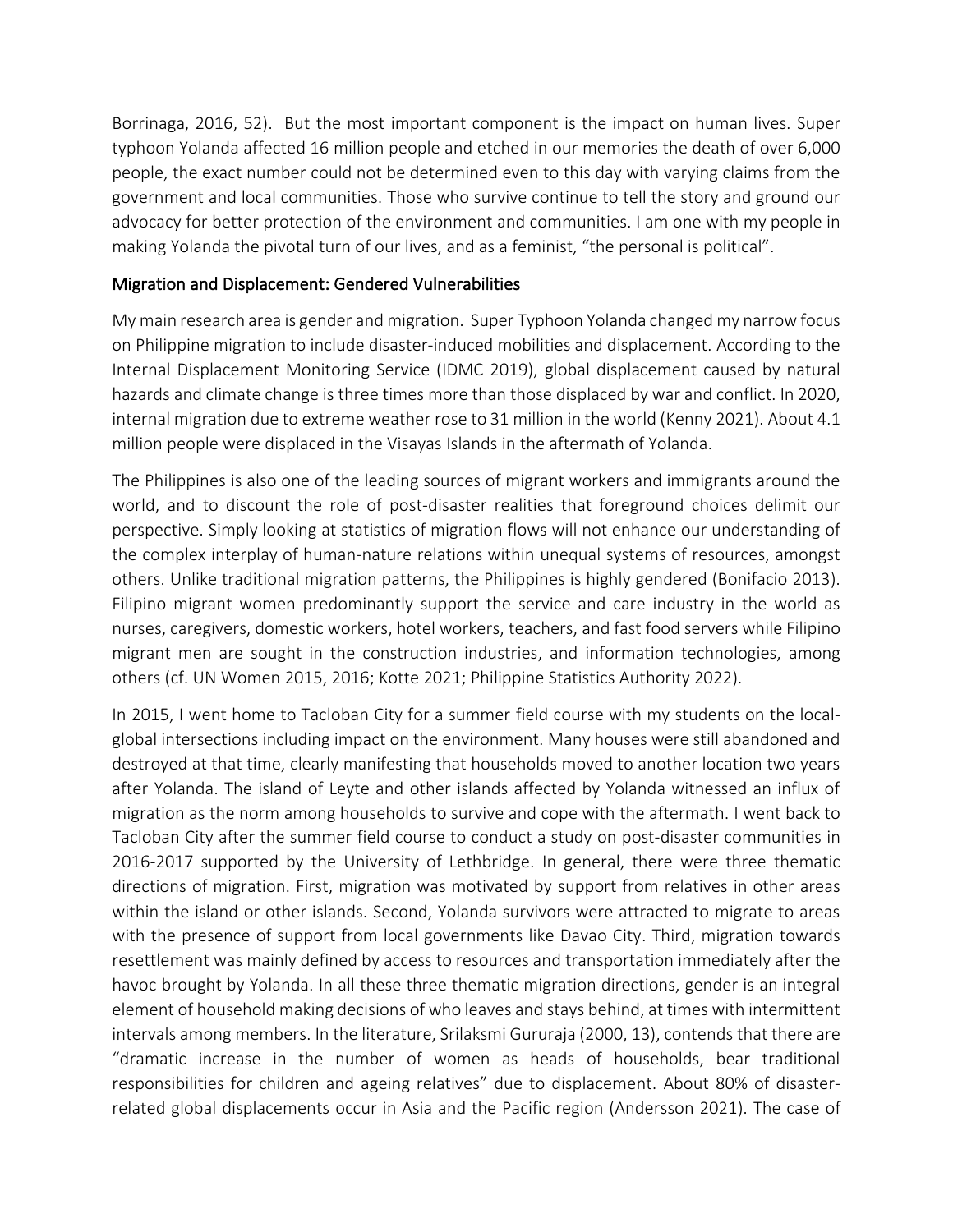super typhoon Yolanda in Leyte, in particular, reminds us of our fragile existence under the epoch of the Anthropocene.

Post-disaster displacement in the island of Leyte resulted in forced displacement to other islands in the Philippines where connections are established based on the three thematic directions noted earlier. Of course, these included areas at the behest of the government and private social welfare agencies. There are no statistics or records of how many left Tacloban City or the affected communities in Leyte immediately after super typhoon Yolanda and how many have returned after a few months or years. Two years after Yolanda during the summer field course, many destroyed houses remain which was indicative of non-return. Anecdotal evidence has suggested that those with income support have permanently left the city and started anew selling dilapidated properties behind. Many also have returned to pick up the pieces and live beside their destroyed homes and slowly rebuild when they can.

General findings of my field study in 2016 show that circular migration from rural to urban characterized the patterns within the confines of the island. Many found jobs in the reconstruction and rehabilitation projects generated by international, national, and local support. Men and women have found reasons to stay behind on the island mainly for stable income and other opportunities that come their way. An extensive study in the future could possibly determine what economic opportunities shaped their decisions to rebuild post-Yolanda disaster.

However, an interesting finding in my study through secondary materials from community organizations was the rise of human trafficking of women and girls bound for metropolitan centres, allegedly for domestic work or sex work. The usual pattern of mobility among rural households seemingly increased women and girls taking the lead to earn additional income outside of agricultural work. In other words, intersectional modalities of gender-defined migration together with income level, education, skills, and destination contributed to different migration experiences. While Philippine cultures and practices have no strict gender scripts for mobility, the inequalities and inequities in society make gender a source of vulnerability in many axes of experiences for women, men, and gender-diverse individuals.

The rural landscape in Leyte has changed in the last few decades brought about by migration, both domestic and international. Rurality has changed from the traditional tropes of nipa huts to tall houses of many rural households supported by members who are overseas contract workers. Concrete houses located in vast rice fields, for example, are visible along the highway. The rural economy, while impacted heavily post-disaster, was supported by overseas remittances. My field study also revealed that the infusion of cash-for-work programmes by international humanitarian agencies like the Tzu Chi Foundation enabled Yolanda survivors to work locally.

Another highlight of findings from the field study was the phenomenon of child migration post-Yolanda. Parents allegedly sent their children to live with their relatives who live in other areas on the island or beyond. This is an important area to examine further as to where they migrated temporarily or permanently. Did more girls leave the islands or did more boys left post-disaster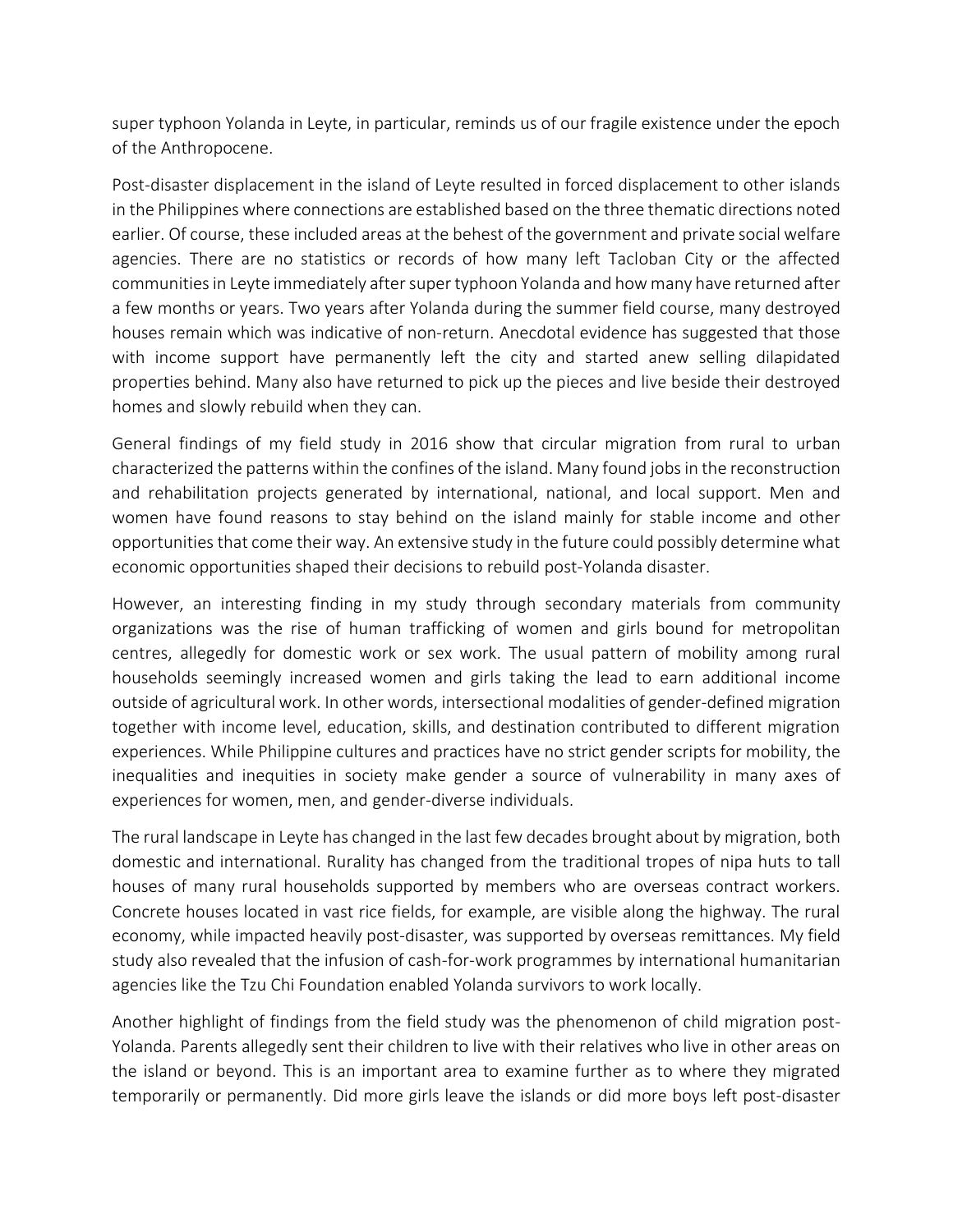generally? The role of the extended kinship networks among Filipino families could facilitate such migration flows of children, or perhaps something else.

## Island Rehabilitation: Continuities and Transformations

Since 2015, I returned to the Philippines almost every year and witnessed post-Yolanda reconstruction and transformations in Leyte. Newly constructed houses and buildings abound and more physical rehabilitation taking place. Temporary shelters remained in 2017 and the transfer of evacuees to resettlement areas became rapid when then-Mayor Rodrigo Duterte became the President of the country in 2016. Certainly, there are continuities and transformations post-Yolanda.

Based on a short view of transformations in Leyte during the fieldwork, I found four areas of transformation post-Haiyan: physical and structural, rapid urbanization, social-environmental nexus, and gender mainstreaming and resources. Transformations in island communities are impactful in these areas; they occur to the naked eye because of the limited space. They are not mainly due to super typhoon Haiyan but have been going on for some time. Perhaps what Haiyan did was to hasten the process with international assistance. First, the physical and structural dimensions refer to the reconstruction of destroyed infrastructure and the construction of new ones. Rezoning of areas and classification of some as danger zones near the shores took place post-Yolanda. But the road widening projects predate Yolanda.

EVRMC or the Eastern Visayas Regional Medical Center was washed out during Haiyan, formerly located near Magsaysay Boulevard close to the downtown core in Tacloban City. It is now a huge complex of buildings outside of the city constructed to serve the public as a government hospital. Resettlement or relocation of displaced families was also outside of the city. So much could be said about the implications of reconstruction in the lives of women and men in the city post-Haiyan. Structural rezoning affected traditional sources of income for women and men. Others claim that reconstruction post-Haiyan brought a new city outlook, that is, much cleaner and welcoming. On the other hand, it also brought to light the continued marginalization of vulnerable people ---poor women particularly. As more women are heads of households or an increasing number of single mothers, the distance of their commute to the city centre for their main livelihood is challenging. The city has designated routes that each transit point going to their destination yield higher fares. Ultimately, a number have observably returned to their former residences despite the danger.

Second, rapid urbanization with housing developments was exacerbated by apparent new demands from housing loans. New houses were also built in resettlement areas in the northern part of Tacloban City supported by international agencies, government assistance, and private entities. Increased traffic became a post-Yolanda scenario with more private vehicles on the road. Securing private transport for mobility serve as a stark reminder of the difficulty of getting transportation after Haiyan.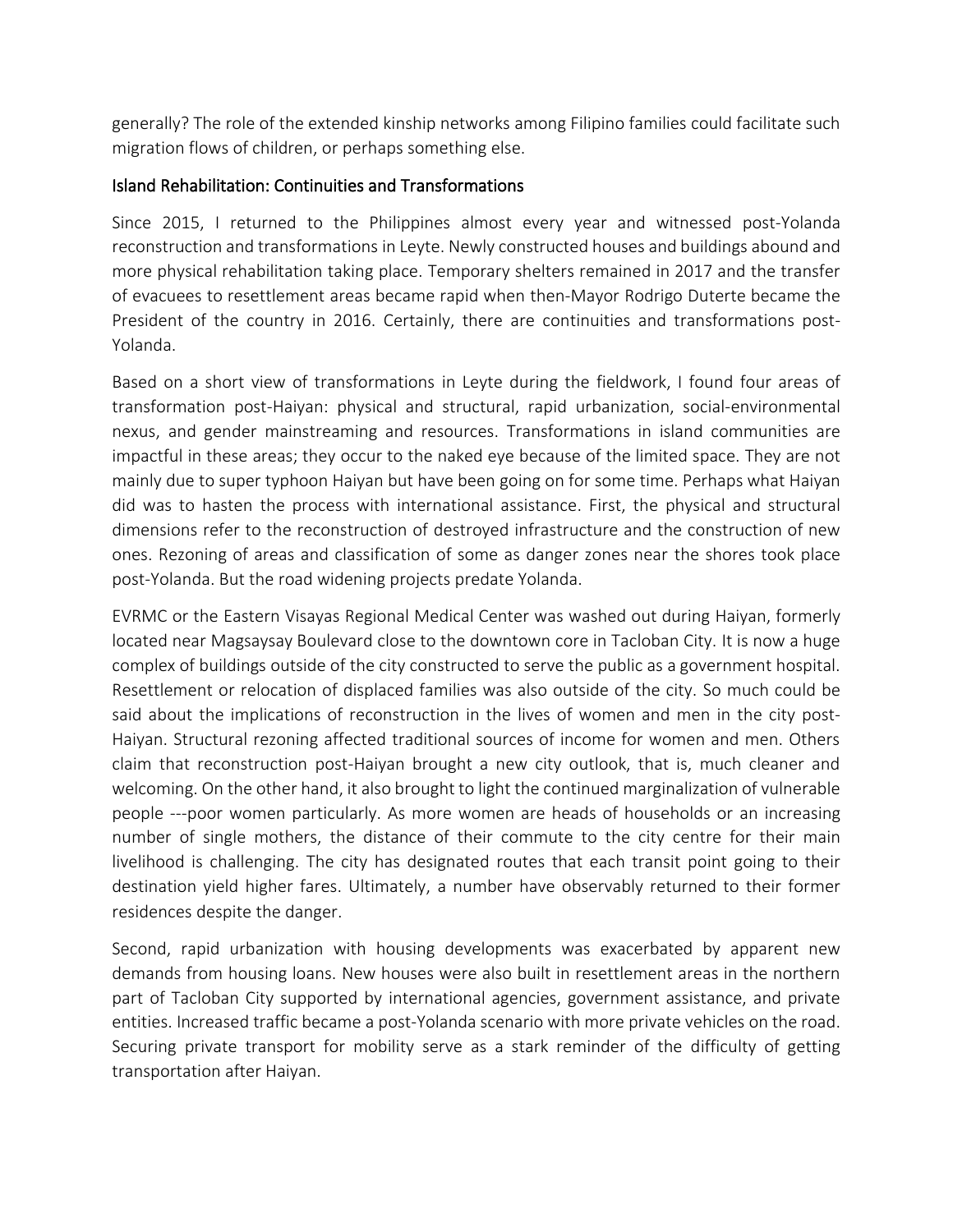Third, is what I call the social-environmental nexus at which point the transformation is critical. While rapid urbanization and the desire to live in the city for education and livelihood are the main drivers, the state of the environment remains problematic. Trees cut down to pave for more roads, mountains flattened or rivers scraped for gravel are just some disturbing phenomena. Of late, however, local communities are being empowered by the disregard for the environment and lack of government enforcement.

Fourth, gender mainstreaming has been a program under the Republic Act No. 9710 or the Magna Carta of Women (2009), yet local resources are insufficient to provide social protection for the marginalized sector. In 2016, a year after the summer field course, there were many still waiting for their full Yolanda relief government assistance in Tacloban City. The Philippine Disaster Reduction and Management Act (RA 10121) provides a comprehensive and integrated community approach to disaster risk management and gender is a key area of action but limited resources impede its programs and activities. For example, the span of rural to urban resources to ensure gender sensitivity in disaster mitigation is not yet realized. However, the popular response of research participants during my fieldwork was: "gender does not matter; each can be equal". Perhaps so, but the intersections of vulnerabilities pre- and post-disasters could be another research topic to pursue.

I close by saying, "disasters come our way but the unforgettable lesson is to heed their call". Thank you.

- Glenda Bonifacio

# References

Andersson, B. 2021. "The Climate Crisis is a Humanitarian Crisis for Women and Girls in Particular". Asia-Pacific Regional Director for the United Nations Population Fund (UNPFA). *CGTN News*, August 19, https://news.cgtn.com/news/2021-08-19/Climate-crisis-is-humanitarianemergency-for-women-girls--12GH7FqEzoA/index.html#

Bankoff, G. 2003. *Cultures of Disaster: Society and Natural Hazard in the Philippines*. London and New York: RoutledgeCurzon.

Bankoff, G. and G.E. Borrinaga. 2016. "Whethering the Storm: The Twin Natures of Typhoons Haiyan and Yolanda". In *Contextualizing Disasters*, eds. G.V. Button and M. Schuller, 44-65. Berghan Books.

Bonifacio, G. 2013. *Pinay on the Prairies: Filipino Women and Transnational Identities*. University of British Columbia Press.

Cal, B. 2019. "All Set for 75th Leyte Landing Anniversary Sunday". *Philippine News Agency*, October 18, https://www.pna.gov.ph/articles/1083565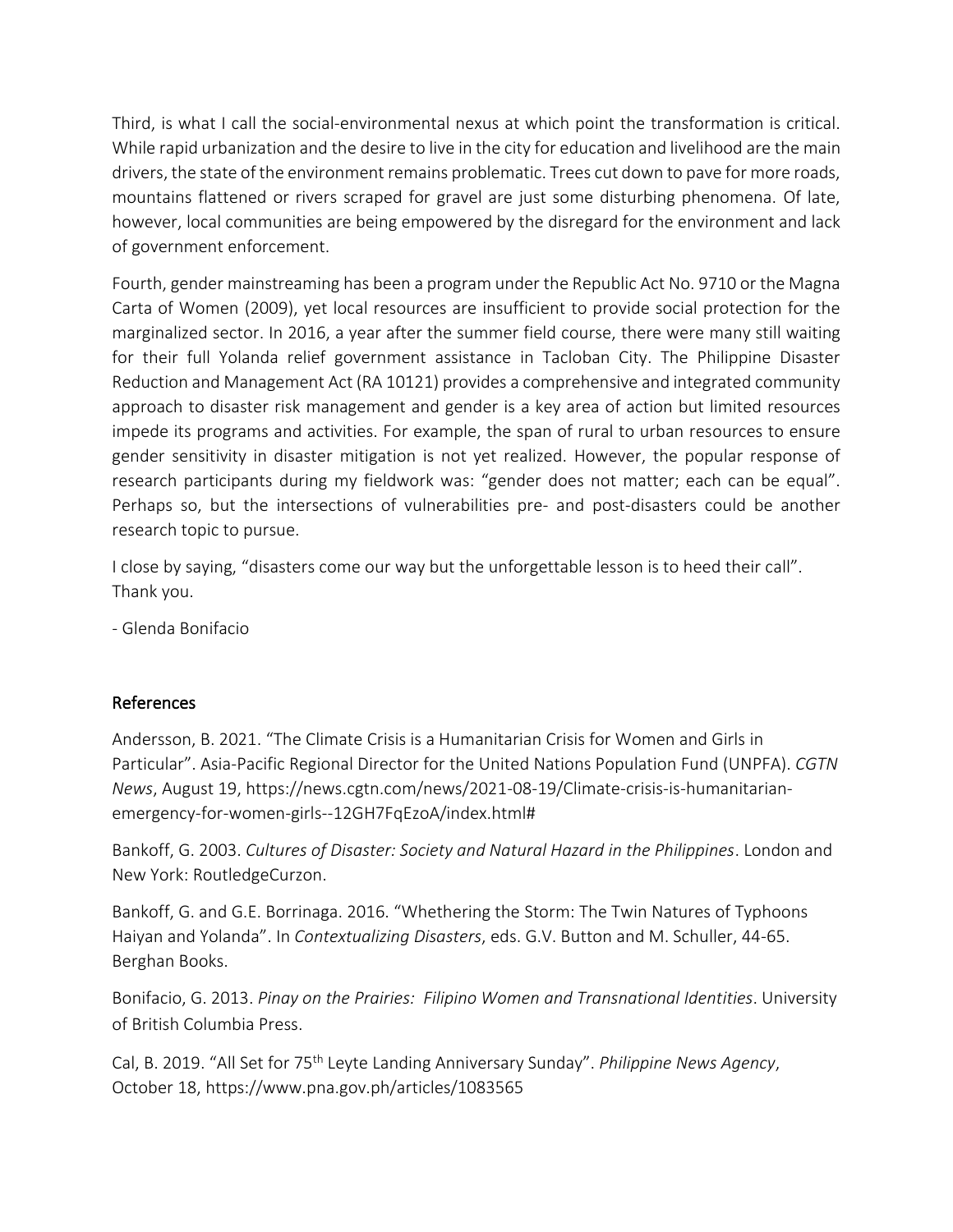Cannon, M. H. 2016. *Leyte: The Return to the Philippines*. St. John's Press.

Cohn, N. 2013. "How Strong is Super Typhoon Haiyan? Compare it to this Pic of Katrina". *The New Republic*, November 8, https://newrepublic.com/article/115518/super-typhoon-haiyanamong-strongest-ever.

Collins, J. 2020. "MacArthur's July 5, 1945 Communique' "The entire Philippine islands are now liberated…". *The National WWII Museum New Orleans*, July 4. https://www.nationalww2museum.org/war/articles/macarthur-philippine-islands-liberated-1945

Cutler, T. 1994. "Greatest of All Sea Battles". *Naval History Magazine* (October) Vol 8, No. 5, https://www.usni.org/magazines/naval-history-magazine/1994/october/greatest-all-sea-battles

De la Cruz Santos, G. 2021. "2020 Tropical Cyclones in the Philippines: A Review". *Tropical Cyclone Research Review* 10(3): 191-199. https://doi.org/10.1016/j.tcrr.2021.09.003

Gururaja, S. 2000. "Gender Dimensions of Displacement". *Forced Migration Review* 9: 13-16. https://www.fmreview.org/gender-and-displacement/gururaja

Internal Displacement Monitoring Service (IDMC). 2019. "Global Report on Internal Displacement 2019", https://www.internal-displacement.org/global-report/grid2019/

Kenny, P. 2021. "Disasters Outpacing Conflict as Displacement Driver: UN Official". Anadolu Agency, January 9, https://www.aa.com.tr/en/europe/disasters-outpacing-conflict-asdisplacement-driver-un-official/2352544

Kotte, E. L. 2021. "To Filipinos, Labour Migration is Normal, Not Unusual". *D+C Development and Cooperation*, January 27, https://www.dandc.eu/en/article/masses-filipino-women-live-andwork-abroad

Lacorte, G. 2013. "God was Somewhere Else when 'Yolanda' Flattened Tacloban – Duterte". *Inquirer Mindanao*, November 12, https://newsinfo.inquirer.net/525771/god-was-away-whenyolanda-flattened-tacloban-duterte

Lora, E., A. Gaviria, and J.L. Gallup. 2003. *Is Geography Destiny: Lessons from Latin America*. Inter-American Development Bank (IDB), publications.iadb.org

Madarang, C.R.S. 2019. "75 Years Since Leyte Gulf Landing: Another Major Historic Commemoration Duterte Skipped". *Philippine Star*, October 28, https://interaksyon.philstar.com/trends-spotlights/2019/10/28/156692/75th-anniversary-leytegulf-landing-historic-duterte-no-show/

Mizutori, M. 2020. "Time to Say Goodbye to "Natural" Disasters". *PreventionWeb*, UNDRR, July 16.<https://www.preventionweb.net/blog/time-say-goodbye-natural-disasters> (accessed 23 January 2022).